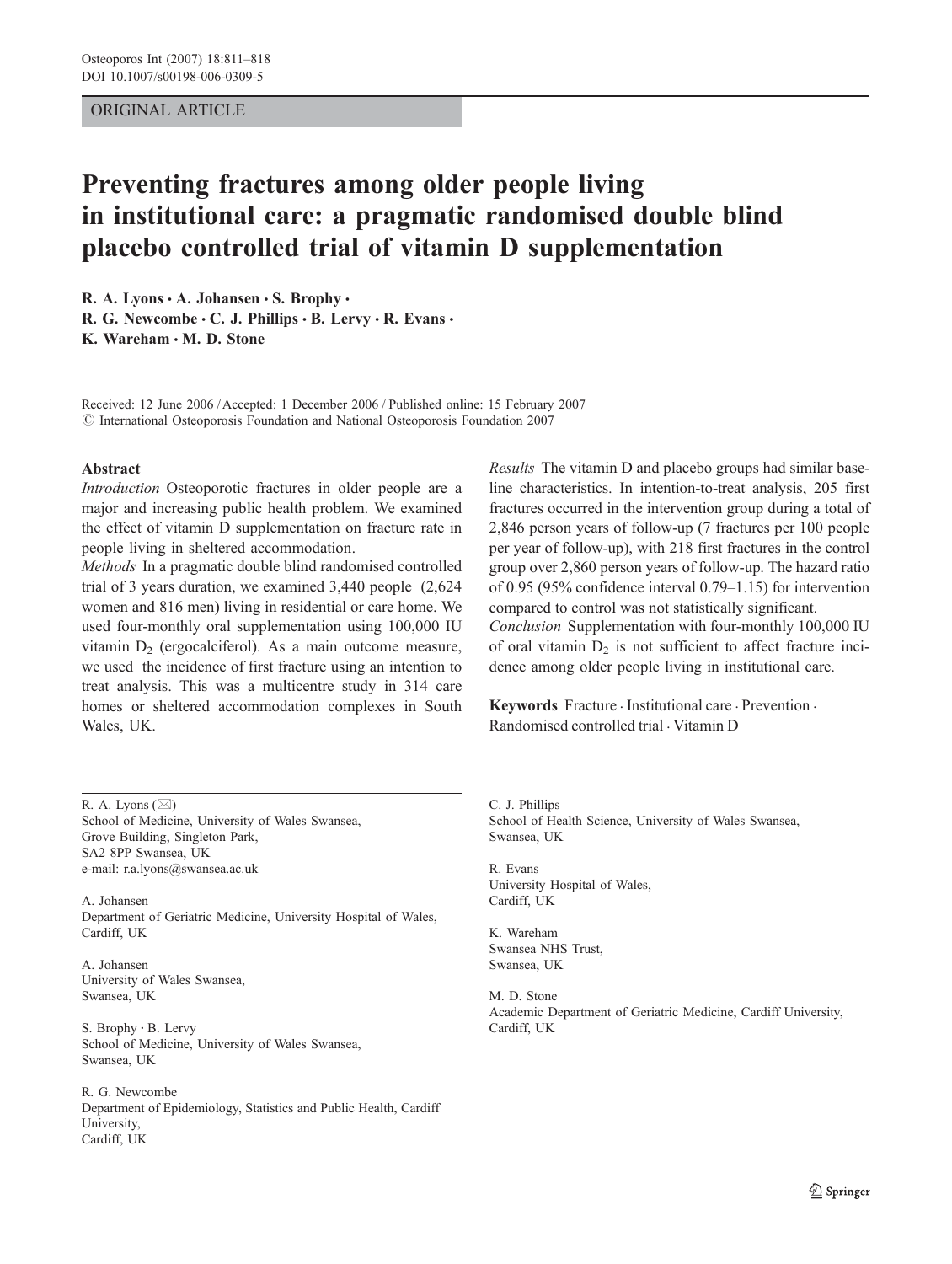# Introduction

Osteoporotic fractures in older people are a major and increasing public health problem resulting in much pain and suffering, disability, premature death and cost to health and social services. A quarter of all low trauma fractures in people over the age of 75 occur in institutional care. Fragility fractures are twice as common in nursing and residential home residence compared to people of the same age living in their own homes [\[1](#page-6-0)].

The Chapuy et al. study  $[2]$  $[2]$  in 1992 examined  $D_3$ (cholecalciferol) and calcium in 3,270 healthy ambulatory women. They reported that vitamin D and calcium supplementation substantially reduced fractures [[2\]](#page-6-0), but early work with vitamin D alone was more disappointing [[3\]](#page-6-0).

In 2003, Trivedi et al. examined 2,686 (3.1 males: 1 female) community living doctors aged 65–85 years for the effect of  $D_3$  (colecalciferol) on the rate of fracture. This study reported that four-monthly 100,000 IU oral vitamin D3 supplementation prevented fractures [\[4](#page-6-0)]. However, other recent studies and meta-analyses have not given a clear answer as to the effectiveness of vitamin D [\[4](#page-6-0)–[9](#page-7-0)].

The most recent systematic review identified a need for further studies of vitamin D supplementation alone in "very high risk populations, such as people in nursing homes" [\[8](#page-6-0)].

Vitamin  $D_3$  (colecalciferol) is only available in the UK in tablets combined with calcium. This markedly increases the cost and requires a daily dosage that is less attractive to patients. We therefore used the same low cost four-monthly oral approach as the Trivedi et al. study, but used vitamin  $D_2$  (ergocalciferol) which is available as 1.25 mg, 50,000 IU tablets [[4](#page-6-0)].

We report the results of a randomised, placebo controlled trial among older people living in care homes and sheltered accommodation complexes (purpose designed apartments for the elderly with warden supervision).

# Methods

## Study population

All residents, including those with mobility, cognitive, visual, hearing or communication impairments living in nursing homes, residential homes and sheltered housing were invited to participate in the study. We only excluded people already receiving ≥400 IU of vitamin D/day and those already known to have contraindications to vitamin D supplementation.

## Recruitment and randomisation

In 1999 there were 30,709 nursing and residential home beds in Wales. Members of the study team approached care homes

across South Wales. Following consent or assent from relatives or significant care givers for those with cognitive dysfunction, participants were randomised individually within blocks in homes to obtain equal numbers in intervention and placebo groups. Randomisation sequences were computer generated by the central dispensing pharmacy. Dosing was supervised by the research nurse to ensure adherence, but nurse, participant and analysts were blinded to allocation.

## Sample size calculation

Sample size calculations suggested two groups of 4,000 would yield an 82% power  $(\alpha=0.05)$  for detecting a fracture reduction from 20% to 17.5% after 3 years. However, funding difficulties arising during the study meant that we could only recruit 3,440 people (2,624 women). Ages ranged from 62–107 (mean 84) years: 38% lived in residential homes, 55% in nursing or dualregistered care homes and 7% in sheltered accommodation.

#### Intervention

Participants took two 1.25 mg vitamin  $D_2$  tablets (ergocalciferol) or matched placebo three times a year (i.e., 100,000 IU, four-monthly) for three years. Dosing was supervised by the research nurse to record adherence.

### Endpoint ascertainment

All participants were followed up between 1999 and 2004 with a research nurse visiting their residence. The primary outcome measure was the incidence of first fracture, analysed on an intention-to-treat basis. These data were obtained from care home visits, cross-checked with care home injury records, and by matching address, date of birth, NHS numbers of patients with similar data held in our All Wales Injury Surveillance System (AWISS), accident and emergency department attendance database [[10\]](#page-7-0) and the Patient Episode Database Wales [PEDW] database of hospital admissions [\[11\]](#page-7-0).

Secondary outcome measures were the incidence of hip fractures, fractures at common osteoporotic sites (hip/wrist/ forearm/vertebrae), and mortality rates.

The modest funding for this pragmatic trial precluded before and after measurement of biochemical and endocrine changes. In the second half of 2003, we obtained additional funds to approach all subjects from 20 participating homes in the Swansea area who had received at least five doses of vitamin D or placebo.

Blood samples were taken from the first 102 who agreed to be tested. These were tested for serum 25(OH)D (DiaSorin radioimmunoassay) and PTH (Nichols Advantage Intact PTH chemiluminescence immunoassay).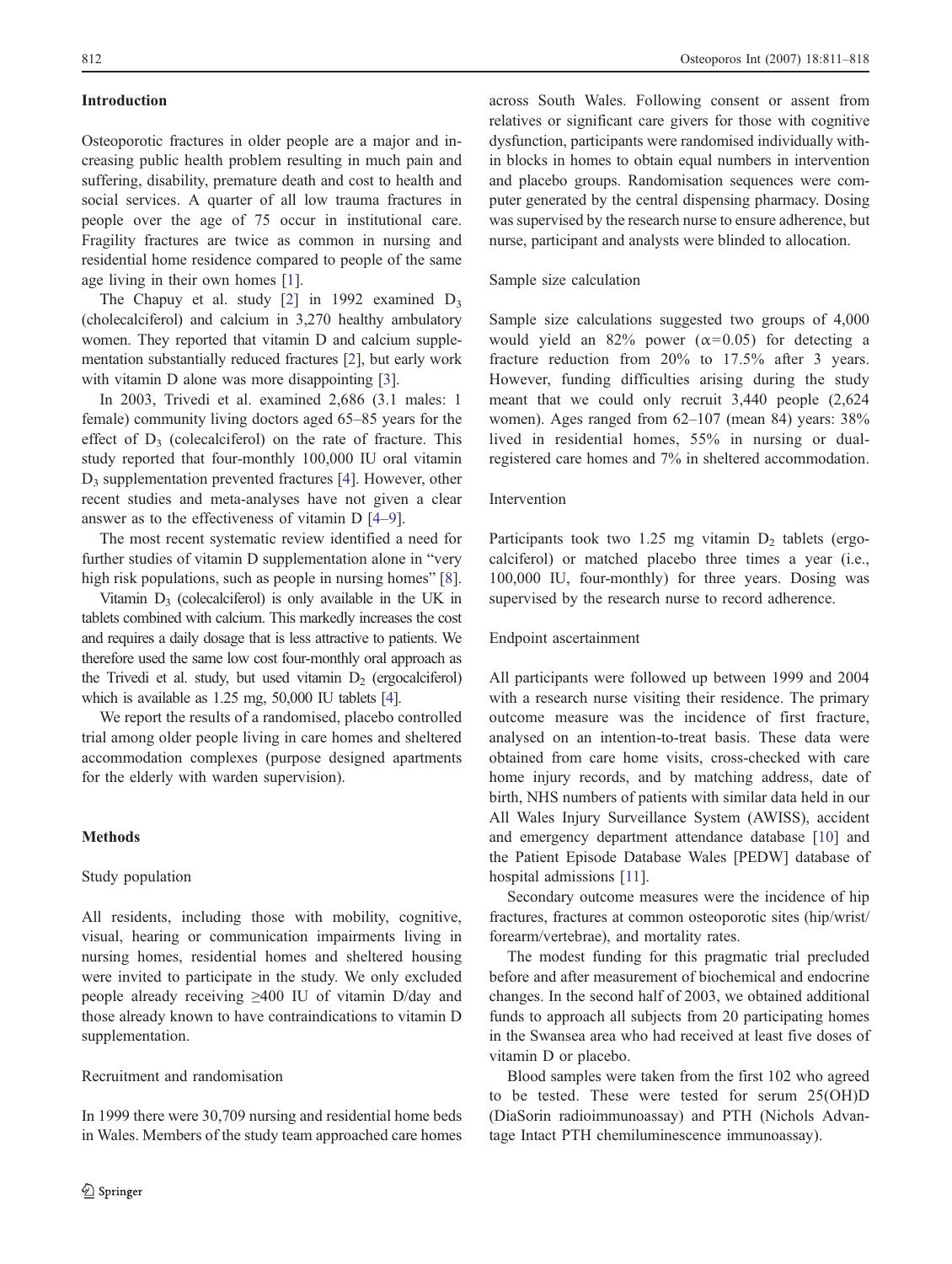Fractures were confirmed by matching every participant with computerized health records and searching through emergency department and in-patient records for all participants. All significant fractures in this setting are treated in hospital and be detected by this means. Not all people who fall attend hospital and so we would undercount falls using this mechanism. Consequently falls were not used as an outcome measure.

#### Statistical analysis

Data were analysed using Kaplan-Meier (time to first fracture) and Cox regression. Censored observations correspond to the end of the follow-up period without fracture or lost to study (i.e., death or moved home). Length of followup was calculated from date of the first tablet to date of first fracture for cases. Randomisation achieved virtually perfect matching of baseline characteristics for intervention and control groups (Table 1). There were some imbalances in the characteristics of the 102 who participated in the biochemical assays and regression analysis was used to compare PTH and 25(OH)D levels between intervention and control groups, adjusted for baseline differences in age and gender.

| Description                     | Intervention Control |                                        | Combined   |
|---------------------------------|----------------------|----------------------------------------|------------|
| Subject characteristics         |                      |                                        |            |
| Number                          | 1,725                | 1,715                                  | 3,440      |
| Age (years) mean (SD)           | 84 (7.61)            | 84 (7.43)                              | 84 (7.53)  |
| Range                           | $65 - 105$           | $62 - 107$                             | $62 - 107$ |
| Women $(\% )$                   |                      | 1,314 (76.2) 1,312 (76.5) 2,626 (76.3) |            |
| Residential home                | 38%                  | 37%                                    | 38%        |
| Nursing or dual-registered      | 55%                  | 56%                                    | 55%        |
| home                            |                      |                                        |            |
| Sheltered accommodation         |                      |                                        | $7\%$      |
|                                 | 7%                   | $7\%$                                  |            |
| First fractures                 |                      |                                        |            |
| All sites                       | 205                  | 218                                    | 423        |
| Hip/wrist/forearm/<br>vertebrae | 143                  | 135                                    | 278        |
| Hip/wrist/forearm               | 140                  | 126                                    | 266        |
| Hip                             | 112                  | 104                                    | 216        |
| Other fractures                 | 62                   | 83                                     | 145        |
| All fractures                   |                      |                                        |            |
| All sites                       | 243                  | 268                                    | 511        |
| Hip/wrist/forearm/              | 164                  | 163                                    | 327        |
| vertebrae                       |                      |                                        |            |
| Hip/wrist/forearm               | 160                  | 151                                    | 311        |
| Hip                             | 127                  | 126                                    | 253        |
| Other fractures                 | 79                   | 105                                    | 184        |
| Deaths                          | 947                  | 953                                    | 1900       |

#### Results

A total of 497 residential or nursing homes, or sheltered accommodation complexes were approached to enter the study. Approximately 20% declined participation or did not reply to information regarding participation. Due to changes in method of funding the care system at the beginning of the study, many participants who did give consent were not randomised to participate in the study as homes closed and participants were moved within short notice and therefore lost to the study.

Promised funding from additional sponsors was withdrawn due to financial pressures and reorganisations within the National Health Service. This meant that we were only able to recruit in the south Wales area rather than across Wales. A total of 3,440 people were recruited between December 2000 and January 2003, which equates to 60% of the possible 5,745 subjects living in participating care homes. The mean age of participants was 84 years, and 2,724 (76%) were women. Table 1 shows baseline characteristics and Fig. [1](#page-3-0) shows the recruitment profile.

Among the intervention group there were 205 first fractures during 2,846 person years of follow-up; (annual incidence of 7.15%), and 218 first fractures during 2,860 person years (annual incidence of 7.6%) in the control group. The hazard ratio for intervention compared to control was 0.95 (95% CI: 0.79–1.15, p>0.05). For those who suffered a fracture, the median time to first fracture in the intervention group was 387 days (IQR: 220–582), and 367 days (IQR: 139–618) in the control group (Fig. [2](#page-4-0)).

There was no significant difference between intervention and control groups if analysis was restricted to fractures occurring at the hip, wrist, forearm, and spine (HR: 1.0, 95% CI: 0.8–1.3), or only hip fractures (HR: 1.1, 95% CI: 0.8–1.1). Overall, 55% of the participants died during the study period, but there was no significant difference between intervention and control in mortality rates [HR: 1.0 (95% CI: 0.9–1.1)].

The research nurses visited each nursing home and gave the participants the medication/placebo. Adherence among participants in the study was 80% overall (percentage of occasions observed to take tablets whilst in the study). Reasons that some participants were not dosed include the following: patient too ill, refused, in hospital, vomited or spat out on repeated occasions. Participants were recorded as not eligible for dosing if they had died or moved.

In the subset of 102 subjects who underwent biochemical testing, mean serum 25(OH)D were 80.1 nmol/l in the intervention group and 54.0 nmo/l in controls; yielding a difference of 26.1 nmol/l (95%CI: 16.6–35.5 nmol/l). After adjustment for age and sex, the mean difference was 23.3 nmol/l (95% CI: 13.8–32.7 nmol/l). After excluding one extremely high value in the control group, we found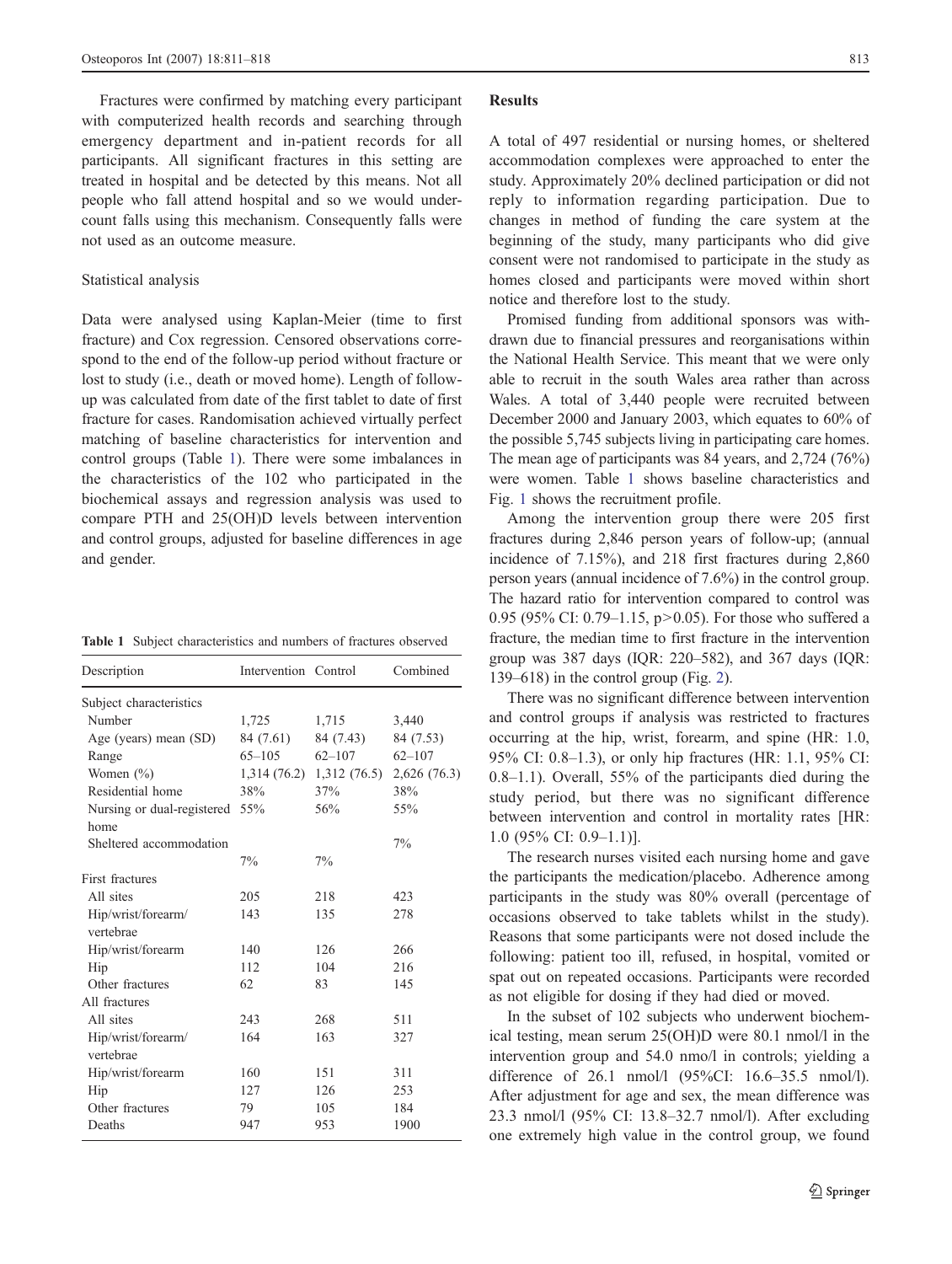<span id="page-3-0"></span>Fig. 1 Flow-diagram of the progress through the phases of the vitamin D trial



that mean PTH levels were 5.00 pmol/l in the intervention group and 6.65 pmol/l in the control group (a difference of 1.65, 95%CI: 0.54–2.74). After adjustment for age and sex, the mean difference was 1.42 pmol/l (95%CI: 0.33– 2.52).

## Discussion

## Fracture reduction

There was no suggestion of a significant difference in fracture incidence between intervention and control groups in subgroup analyses, stratified by type of care home, mobility, cognitive function or visual acuity (data not shown).

We found no evidence that four-monthly supplementation with 100,000 IU of oral vitamin  $D_2$  is sufficient to substantially affect fracture incidence among older people living in institutional care. Our study recorded 423 fractures in 3,440 individuals making it the second largest in the world to date. Even with this number of fractures it was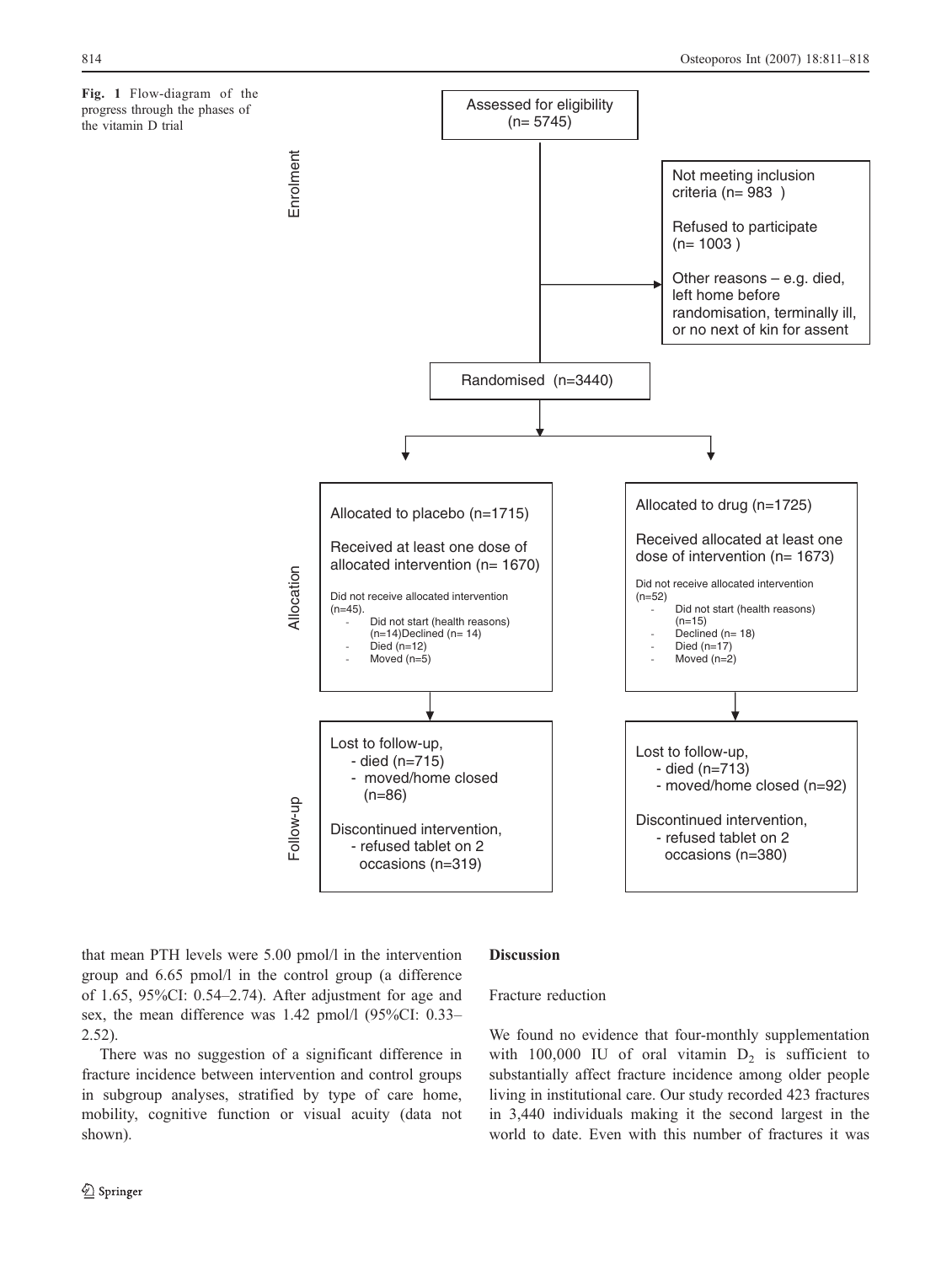analysis

<span id="page-4-0"></span>

underpowered, as were a number of previous trials, even though some of these reported positive results. Our nonsignificant 5% reduction in fractures has confidence intervals compatible with a 21% reduction or a 15% increase. Undoubtedly the less than anticipated recruitment rate reduced the power of our study and increased these confidence intervals, but confirmation of an effect of this magnitude (an annual fracture rate of 7.2%, compared to 7.6% in controls) would have required a study of 89,000 subjects, with a 90% power and significance level of 5%.

Putting the results of our study into context with the other published vitamin D supplement studies is quite difficult as the studies vary in many factors, including the type and setting for participants, their baseline vitamin D and calcium status, and the type and dose of vitamin D used. It is difficult to separate these variables between studies. We have attempted to discuss each factor separately but in many cases simultaneous consideration of several factors is essential.

Our findings are consistent with those recently reported by Law et al. in a cluster randomised study of a similar approach to vitamin  $D_2$  supplementation among UK care home residents [[9\]](#page-7-0). They are also in agreement with Anderson et al.  $[12]$  $[12]$  which used injected  $D_2$ , but contrast with the results of two other  $D_2$  studies, Heikinheimo et al. [\[13](#page-7-0)] and Flicker et al. [\[14](#page-7-0)]. Our findings also agree with several D3 studies [\[5](#page-6-0), [6](#page-6-0)] but are in contrast to the Chapuy et al. and Trivedi et al. studies [[2,](#page-6-0) [4](#page-6-0)]. The latter study of vitamin  $D_3$  in community dwelling older people, reported a 22% reduction in fractures, and achieved significance despite their lower power, with only 268 fractures occurring during follow-up [[4\]](#page-6-0).

Differences between our results and those of the Trivedi study and other vitamin D trials could reflect differences in the dose and type of vitamin D used, differences in the study population, or could simply be a chance finding with modest sample sizes.

# Dose of vitamin D

The dose of vitamin D used is clearly relevant [[14\]](#page-7-0), and a meta-analysis has suggested that a minimum daily dose of 800 IU might be required to affect fracture incidence [[7\]](#page-6-0). We employed the equivalent of 822 IU of vitamin D per day, and this together with the larger sample size and greater number of fractures should have been sufficient for us to be able replicate the effect on fracture incidence of the Trivedi study.

# Underlying vitamin D deficiency

Despite being underpowered, we recorded more fractures, with 423 compared to 385 in the Chapuy et al. study[[2\]](#page-6-0). Their controls showed a much greater degree of vitamin D deficiency, with mean 25(OH)D levels of 27.5 nmol/l. This contrasts with 54 nmol/l in the controls of our study, a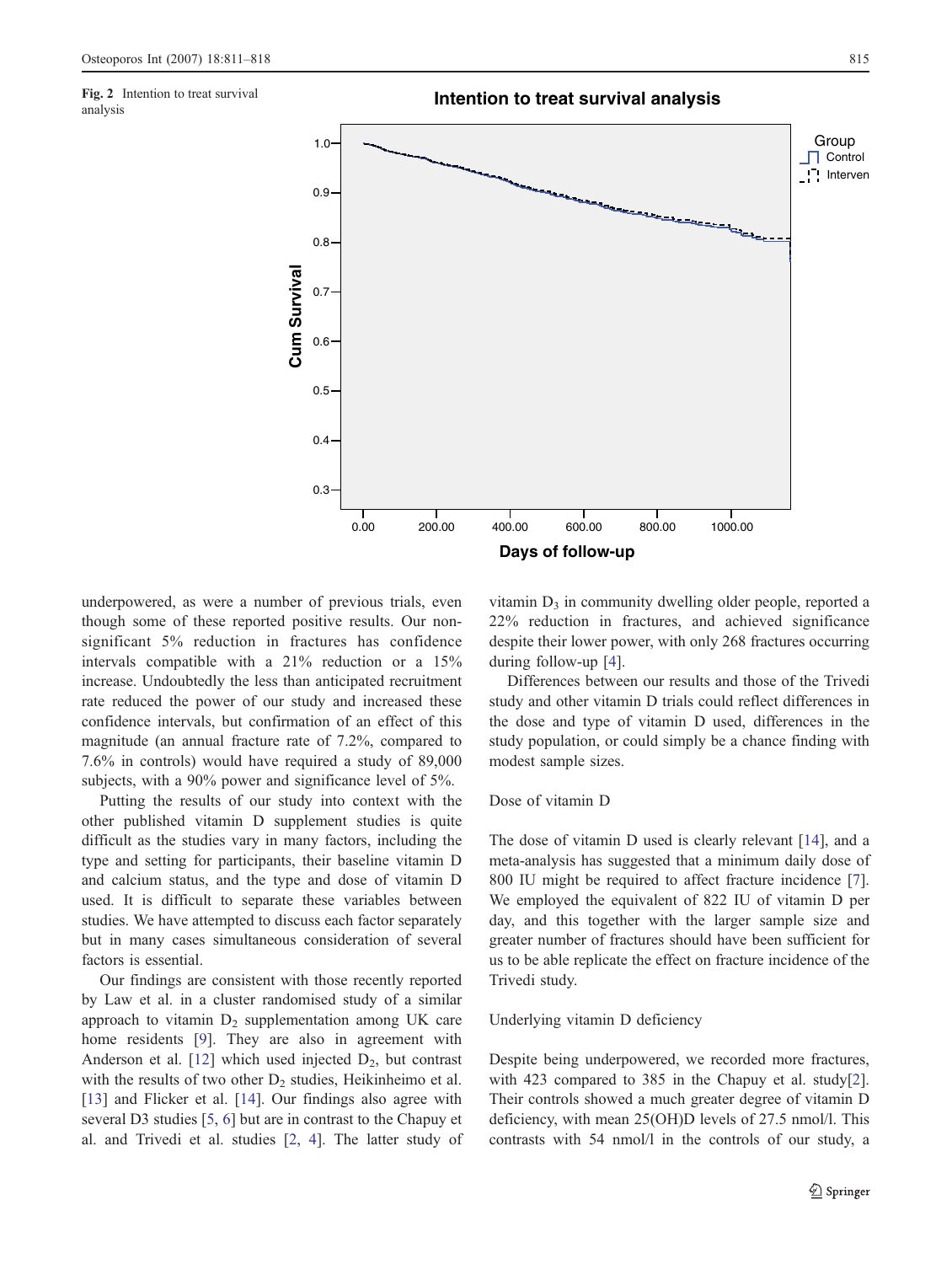finding that is very similar to the mean 25(OH) D level of 59 nmol/l reported by Law et al. [\[9](#page-7-0)].

The more dramatic difference in 25(OH)D levels between the intervention and control arms of the Chapuy trial (281% higher in their intervention arm, compared with only  $48\%$ higher in our trial) may explain their more marked effect in suppressing PTH levels, and in preventing fractures [\[2\]](#page-6-0). The relatively high levels of vitamin D in our controls is surprising, given their institutionalised setting, and may explain the lack of efficacy of the vitamin D in our study. However, neither we not the Trivedi study used a random sample of people to test the effectiveness of the intervention on biochemical parameters. In our study patients who underwent biochemical assessment had to have survived to take at least 5 doses and had to have the cognitive ability to consent to a blood test. Therefore, this small sub-sample cannot be claimed to be representative of the entire study population. However, the study did show noteworthy differences between the intervention and control groups, which makes it very likely that the supplements did change 25(OH) D and PTH levels in those receiving at least 5 doses.

# Study population

Our population was also more frail than those in studies of community dwelling individuals. Fracture risk will be higher in frail, mobile individuals than in those who are either very active or totally immobile. The Chapuy study [\[2](#page-6-0)] recruited older, female care home residents, making it the most similar large scale study to our study. Even so, our subjects were not entirely comparable to the Chapuy study subjects, who had to be mobile and not cognitively impaired. Many of our subjects were less mobile than this, but we found very little difference in the overall fracture risk between groups stratified by initial mobility status, and no suggestion of a beneficial effect of vitamin D in any subgroup. The participants in the Flicker study were also comparable to ours, and vitamin D supplementation was associated with a non-significant reduction in fractures of similar size to the significant reduction in falls [\[14](#page-7-0)].

#### Calcium supplementation

The Chapuy et al. study also differs in that the intervention arm of their study provided 1.2 g of elemental calcium [\[2](#page-6-0)]. The inclusion of 500 mg calcium supplementation also appeared effective in the Dawson-Hughes study of community dwelling older people [\[15](#page-7-0)]. However, other studies including 1.0 g calcium supplementation have not shown positive results. The Jackson (WHI) study [\[16\]](#page-7-0) was negative, though it only used 400 IU of vitamin  $D_3$ , as was the Porthouse et al. study, which used 800 IU vitamin  $D_3$  [[5\]](#page-6-0). The RECORD study [[6\]](#page-6-0) used 800 IU  $D_3$  in older community dwelling individuals who had suffered osteoporotic fracture and was uniformly negative, but was limited by a 46% compliance rate.

Dietary calcium intakes may be important in determining whether subjects will respond to vitamin D supplementation [\[17](#page-7-0)], but the size and funding of our study precluded any attempt to quantify dietary calcium intake among participants. As with all very large individually randomised trials, there would be expected to be equal distributions of calcium intake between intervention and control arms of the study, as occurred in the Chapuy et al. study [[2\]](#page-6-0), and differences in calcium intake should not be an issue in comparing the two arms of our study for fracture rate.

## Effect of  $D_2$  compared to  $D_3$  on 25(OH)D levels

We used vitamin  $D_2$  (ergocalciferol) rather than  $D_3$ . Some clinical trials that have tested the potency of  $D_2$  and  $D_3$ have found that serum increase in 25-hydroxyvitamin D with  $D_2$  are 3 fold lower than with  $D_3$  [[18,](#page-7-0) [19\]](#page-7-0)). Harris et al. [\[20](#page-7-0), [21](#page-7-0)] showed that the increase in 25-hydroxyvitamin D with age is impaired with D2, while with D3 increase is independent of age. However, there are other studies which show  $D_2$  to be effective in raising 25(OH)D levels. In a pilot study we have demonstrated D2 to be effective in increasing (25(OH)D) concentration and suppressing secondary hyperparathyroidism [\[22](#page-7-0)]. In addition, two studies have confirmed the biochemical efficacy of high dose oral vitamin D2 in the frail elderly [[23\]](#page-7-0) and in Asian immigrants [\[24](#page-7-0)]. In these studies, once or twice yearly vitamin D2 resulted in significant prolonged rises over several months in 25(OH)D concentrations.

Our study was not designed to evaluate the effect of supplementation on biochemical parameters, but our analysis in 102 subjects did show a substantial difference in vitamin D levels after adjustment for baseline differences. Indeed our 48% difference was slightly larger than the 39% difference reported in the Trivedi study using equivalent doses of  $D_3$  [[4\]](#page-6-0). Furthermore, we showed a significant suppression of PTH levels that they did not achieve.

Other work using vitamin  $D_2$  includes a recent study of falls and fracture prevention in 625 older people in residential care in Australia by Flicker et al., which reported a statistically significant 27% reduction in the incidence of falls, and a non-significant 31% reduction in fractures among the intervention group [[14](#page-7-0)]. Their study was powered to detect a change in the proportion falling, but not a change in fracture rates and only included 70 fracture events. Their intervention used a slightly higher dose of vitamin  $D_2$  (initially 10,000 IU weekly, then 1,000 IU daily) along with calcium supplementation, but its effect on falls incidence would lend support to belief in the biological activity of vitamin  $D_2$ .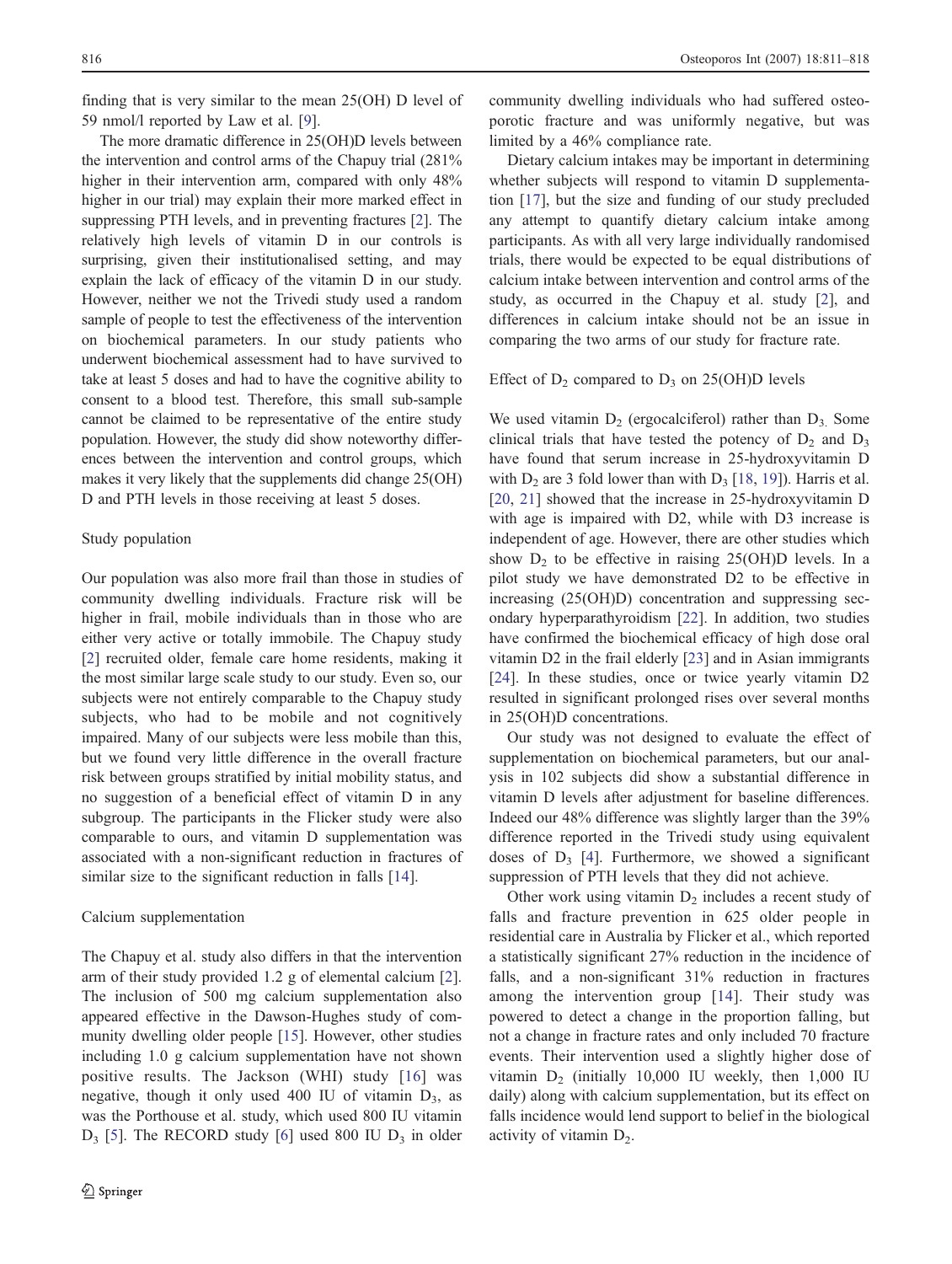<span id="page-6-0"></span>The recent study of vitamin  $D_2$  in UK care homes by Law et al. [[9\]](#page-7-0), demonstrated a very similar pattern of biochemical response to vitamin  $D_2$  to that we achieved; with a rise in 25(OH)D and suppression of PTH that did not lead to reduction in fracture rates. The only other published studies of vitamin  $D_2$  supplementation employed annual intramuscular injection of 300,000 IU. One early study [[13\]](#page-7-0) had suggested potential benefit but was underpowered, and a much larger recent study has failed to demonstrate any effect in reducing fracture rates among older people [[12\]](#page-7-0).

Two further large scale trials of vitamin  $D_3$  supplementation have recently been published, both of which had slightly more fractures in the intervention groups [5, 6]. Their inclusion in the most recent systematic review has cast doubt on the effectiveness of vitamin D supplementation alone for fracture prevention [8]. This led the review to conclude that there remained a need for further studies of vitamin D supplementation in "very high risk populations, such as people in nursing homes"; a need that our work has helped to address.

Carrying out such studies in care home populations is a difficult task with many people unable to give individual consent due to cognitive impairment and assent being required from relatives. Despite these difficulties our study included 60% of the population in care homes. Most of the other studies included highly motivated sub-samples of the population living independently. For example, the Porthouse et al. study had a recruitment rate of only 7% and the Trivedi et al. study only randomised 24% of those invited to participate [4, 5].

In summary: Though small, a 5% reduction in fractures would still be cost-effective given the cheapness of this approach to vitamin D supplementation (around £1 per person per year) but this could only be proven by a very large trial. Given the difficulties of recruiting individuals to such studies, the loss of participants due to death and movement of homes, and lack of funding to support these very large non-pharmaceutical industry trials, the feasibility of running such huge trials must be seriously questioned. Perhaps the best method of scientific progress would be to combine the results of these underpowered trials in an individual level meta-analysis, taking into account differences in type of vitamin D, dosage and populations studied. This might indicate whether any particular group or approach warrants further study, in what would almost certainly need to be a multi-national study.

#### Conclusion

We found no persuasive evidence that supplementation with 2.5 mg (100,000 IU) of vitamin  $D_2$  four-monthly

significantly reduces fractures in institutional care residents. This finding contrasts with the results of some previous studies. Differences in results in this group may still be due to differences in the subject populations and their responses to supplemental vitamin D, or from chance due to a lack of statistical power.

There is a need to carry out an individual level metaanalysis across all studies to determine whether there are particular subgroups in which vitamin D supplementation is effective and to determine whether further studies are required. In the meantime vitamin D supplementation cannot be advocated as a public health approach to fracture prevention in care home populations.

# Registration

National Research Register No: MOO48086119.

Acknowledgements We would like to thank the trial participants, proprietors of nursing and residential homes and Age Concern Cymru for their participation and support for this study. The study was funded by the Wales Office of Research and Development for Health and Social Care - grant number R99/1/055.

# References

- 1. Brennan nee Saunders J, Johansen A, Butler J, Stone M, Richmond P, Jones S et al (2003) Place of residence and risk of fracture in older people: a population-based study of over 65-yearolds in Cardiff. Osteoporos Int 14(6):515–519
- 2. Chapuy MC, Arlot ME, Duboeuf F, Brun J, Crouzet B, Arnaud S et al (1992) Vitamin D3 and calcium to prevent hip fractures in the elderly women. N Engl J Med 327(23):1637–1642
- 3. Lips P, Graafmans WC, Ooms ME, Bezemer PD, Bouter LM (1996) Vitamin D supplementation and fracture incidence in elderly persons. A randomized, placebo-controlled clinical trial. Ann Intern Med 124(4):400–406
- 4. Trivedi DP, Doll R, Khaw KT (2003) Effect of four monthly oral vitamin D3 (cholecalciferol) supplementation on fractures and mortality in men and women living in the community: randomised double blind controlled trial. Bmj 326(7387):469
- 5. Porthouse J, Cockayne S, King C, Saxon L, Steele E, Aspray T et al (2005) Randomised controlled trial of calcium and supplementation with cholecalciferol (vitamin D3) for prevention of fractures in primary care. Bmj 330(7498):1003
- 6. Grant AM, Avenell A, Campbell MK, McDonald AM, MacLennan GS, McPherson GC et al (2005) Oral vitamin D3 and calcium for secondary prevention of low-trauma fractures in elderly people (Randomised Evaluation of Calcium Or vitamin D, RECORD): a randomised placebo-controlled trial. Lancet 365 (9471):1621–1628
- 7. Bischoff-Ferrari HA, Willett WC, Wong JB, Giovannucci E, Dietrich T, Dawson-Hughes B (2005) Fracture prevention with vitamin D supplementation: a meta-analysis of randomized controlled trials. Jama 293(18):2257–2264
- 8. Avenell A, Gillespie WJ, Gillespie LD, O'Connell DL (2005) Vitamin D and vitamin D analogues for preventing fractures